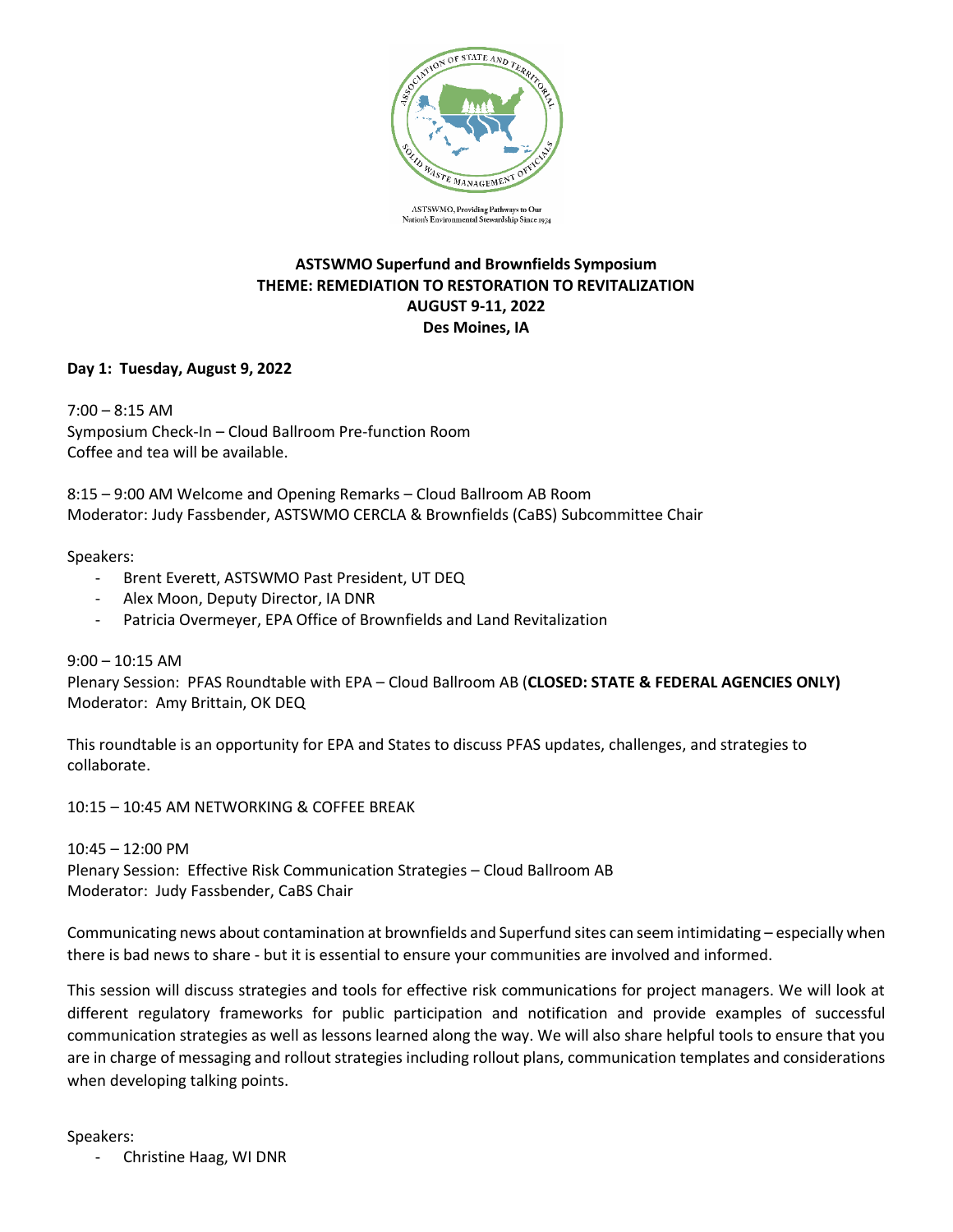- Terri Mavencamp, MT DEQ

12:00 – 1:30 PM LUNCH (ON YOUR OWN)

1:45 PM – 3:00 PM BREAKOUTS

Session 1: How States Managed Environmental Cleanups During COVID-19 – Cloud Ballroom A Moderator: Sheri Uhlenbruch, KY DEP

States interact with Federal Land Management regarding CERCLA removal and remedial actions, and how do we keep work going during the COVID-19 pandemic and other times of crises.

Speakers:

- TBD

Session 2: Community Outreach and Environmental Justice – Cloud Ballroom B Moderator: Darryl Morgan, KS DHE

EPA has developed a new Environmental Justice (EJ) mapping and screening tool called EJScreen. It is based on nationally consistent data and an approach that combines environmental and demographic indicators in maps and reports. This session will include training on how to use EPA EJ Screen tool. The session will also discuss how States can download and use EPA's data in their own GIS environment to screen sites based on State specific criteria.

Speakers:

- Amy Brittain, OK DEQ
- Anna-Marie Romero, EPA Region 7

Session 3: Risk Assessment Roundtable – Cloud Ballroom C Moderator: Dianna Kilburn, AR DEQ

This session will focus on risk communications exercises for regulators, and the Investigation and Remedy Selection Focus Group will present their Risk Management tool.

Speakers:

- CA DTSC
- 3:00 3:15 PM NETWORKING & REFRESHMENT BREAK

3:15 – 4:30 PM BREAKOUTS

Session 1: Asbestos and Lead Based Paint Cleanup Roundtable – Cloud Ballroom A Moderator: Jason Seyler, MT DEQ

Brownfield site assessments are not limited to evaluating the potential for soil and groundwater contamination. Existing structures on brownfield properties need to be evaluated for the presence of Lead-Based Paint or Asbestos prior to demolition or reuse. This session will discuss best practices and standard deliverables when Lead and Asbestos Surveys are needed and how to ensure these surveys are useful when preparing to use 128a funds or EPA RLF's for abatement. An inspector's perspective will also be provided, followed by a roundtable discussion on the topic.

Speakers:

- Meade Anderson, VA DEQ
- Ryan Peterson, Impact7G
- Mel Pins, IA DNR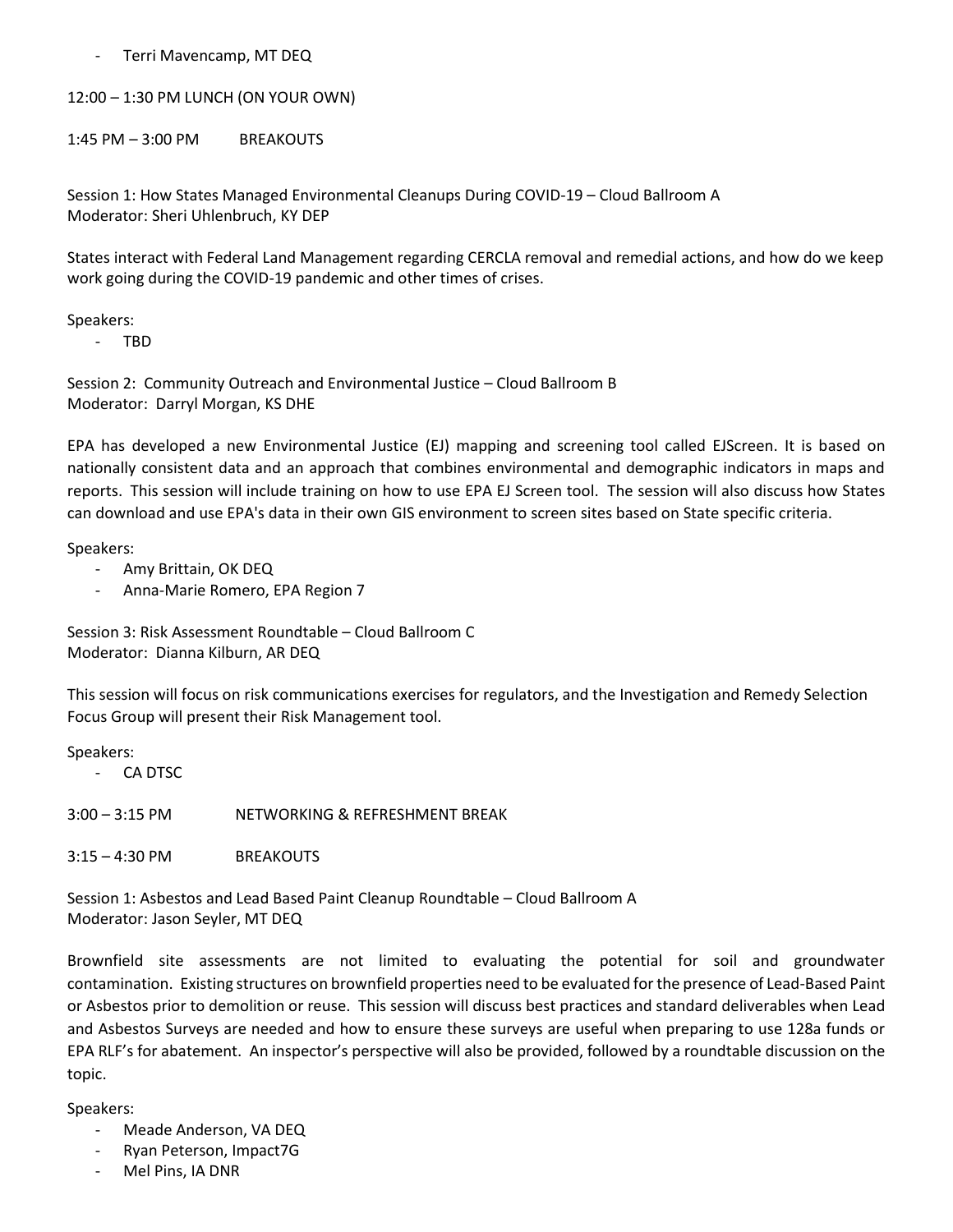# Session 2: Effective Strategies and Coordination Efforts for State's Management Assistance Role – Cloud Ballroom B (**CLOSED: STATE & FEDERAL AGENCIES ONLY)**

Moderator: Cherona Levy, GA EPD

This session will provide strategies, best practices, and lesson learned for State's management assistance role for Superfund sites. The session will have a presentation to help frame the topic that will be followed by an open facilitated discussion by session participates on what works well.

Speakers:

- David Kline, MI EGLE
- Preston Law, EPA Region 7
- Brett McDaniel, AZ DEQ

Session 3: Joint Session hosted by the Site Assessment and CERCLA Post Construction Focus Groups: Contaminants of Emerging Concern Project Reports – Cloud Ballroom C Moderator: Amy Brittain, OK DEQ

Emerging Contaminants pose special challenges for sites with contamination including sites evaluated through CERCLA Site Assessment and post-construction sites. Challenges may include both emerging and re-emerging contaminants, requiring investigation, assessment, and remedial actions to address these contaminants. A research tool was used to identify common approaches and challenges experienced by States. In addition, multiple trigger mechanisms were identified for post construction Superfund sites directing needs for further assessment. Resources, risk evaluation, and action levels should be considered when determining an appropriate strategy for CECs.

Speakers:

- Mahbub Alam, WA ECY
- Patricia Coppolino, VT DEC
- Jennifer Farrell, FL DEP

5:00 – 6:00 PM Reception Hosted and sponsored by the ASTSWMO Board of Directors – TBD Room

### **Day 2: Wednesday, August 10, 2022**

7:30 – 8:15 AM: Light Continental Breakfast will be available.

8:30 – 10:00 AM Plenary Session: Generations at Work – Cloud Ballroom AB Moderator: Dania Rodriguez, ASTSWMO Executive Director

This session will focus on the generational mix in today's work culture and discuss how we need to work together as we all navigate the future of work, address succession planning, and leadership development in our workforce. Be ready to participate in the discussion!

Speakers:

- Courtney Fung, Senior Project Manager, MI EGLE
- Amanda LeFevre, Deputy Commissioner, KY DEP

10:00 – 10:30 AM NETWORKING BREAK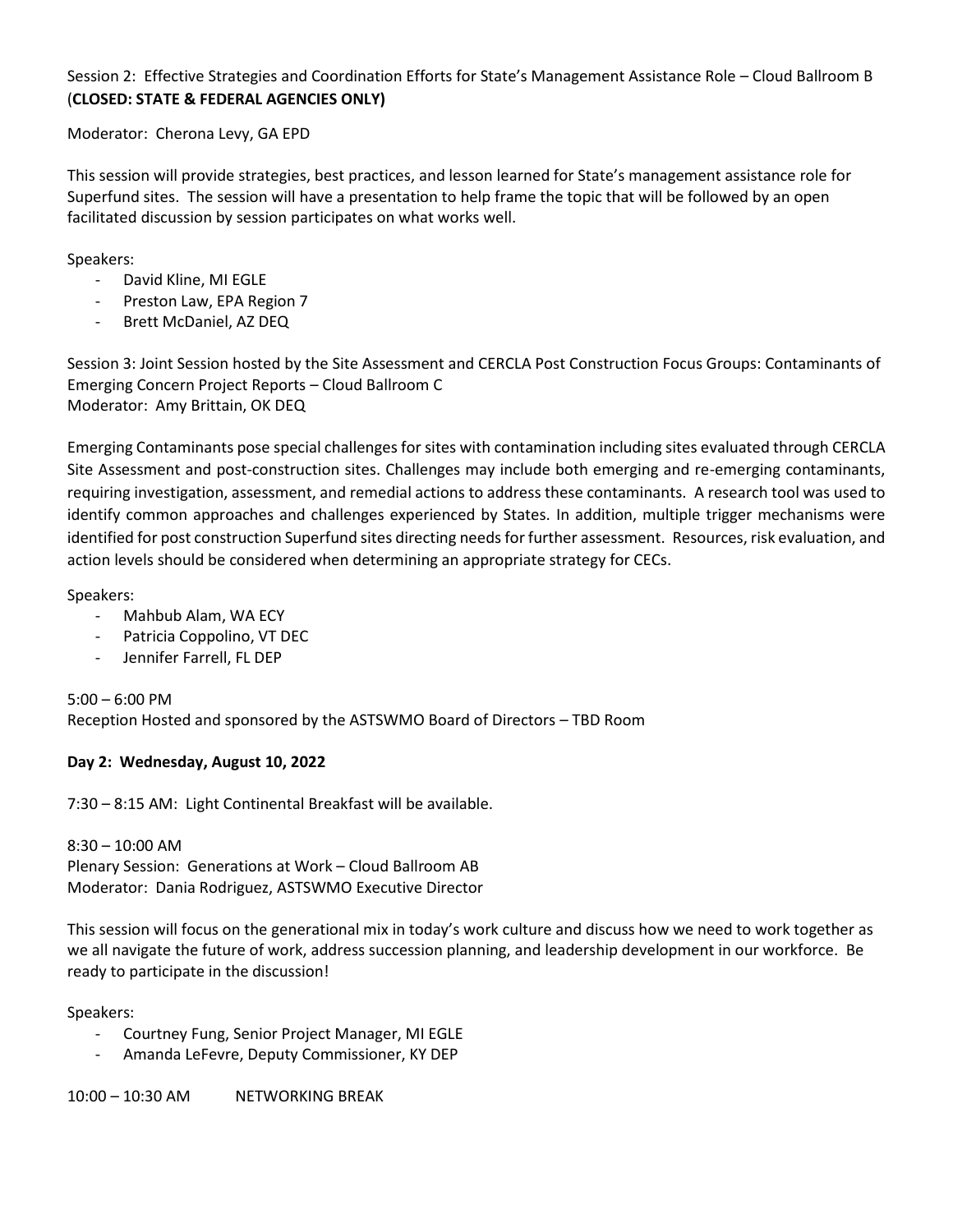### $10:30 - 11:45$  AM

Plenary Session: State & Federal Agencies Forum – Cloud Ballroom AB (**CLOSED: STATE & FEDERAL AGENCIES ONLY)**  Moderator: Dania Rodriguez, ASTSWMO Executive Director

This forum will provide an opportunity for attendees to ask questions, discuss certain topics raised during the Symposium, and an opportunity for EPA offices to provide updates.

11:45 AM – 1:15 PM LUNCH (ON YOUR OWN)

 $1:30 - 3:00 \text{ PM}$  BREAKOUTS

Session 1: State Brownfields Roundtable – Linear Room Moderator: Paula Middlebrooks, TN DEC

A brief update on the past and current the Brownfield Focus Group Projects will be provided followed by a roundtable discussion of topics States are currently facing, including:

- How are States addressing staffing issues to handle the influx of funding?
- State Dry Cleaning Funds: Who has them and how are they working?
- Working with your State development office, Department of Commerce, or other economic development entities to maximize your Brownfields outreach.

Session 2: Work Sharing - Exploring Ways to Increase State Involvement in Superfund Process – Cloud Ballroom AB Moderator: Ashley Blauvelt, RI DEM

State presenters will share examples and highlight successes/benefits of States taking a lead agency status or leading components of projects within the Superfund process.

Speakers:

- Chanh Le, OK DEQ

Session 3: Mitigating Confusion on Vapor Intrusion - Empirical Attenuation Factor Sensitivity Analysis and Approaches to Improve Vapor Intrusion Screening at Redevelopment Sites – Matrix Room Moderator: Maryam Tasnif-abbasi, CA DTSC

There has been substantial discussion on whether the U.S. EPA default vapor intrusion attenuation factor of 0.03 is appropriate for use in all States. Developing a database, which includes sensitivity analysis, effects of attenuation factors, and risk assessment using the application of multiple lines of evidence; can help guide investigation, data analysis, off-site sampling decisions, and development of an updated attenuation factor for vapor intrusion screening at redevelopment sites, will be presented as an example for developing your State database.

Speakers:

- Rafat Abbasi, CA DTSC

3:00 – 3:15 PM NETWORKING BREAK

 $3:15 - 4:45$  PM Session 1: To RLF or to Not RLF – Linear Room Moderator: Erin Brittain, WV DEP

EPA Revolving Loan Funds (RLF) can be overwhelming. This roundtable discussion will look at both the challenges and benefits of establishing and managing an RLF in your State. You will hear many tips and tricks from both States and local units of government that are successfully managing RLF programs, as well as some of the difficulties that need to be overcome.